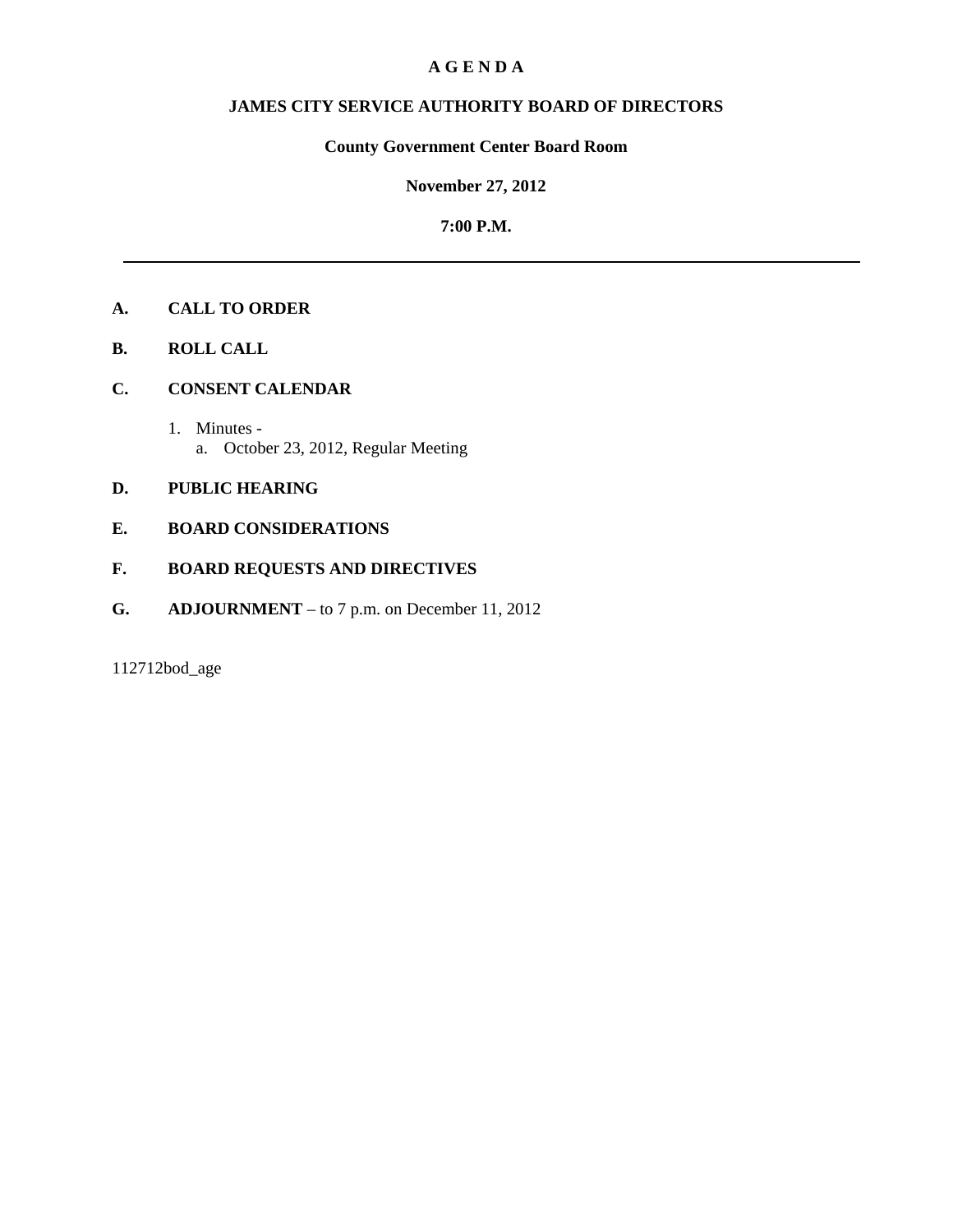# **AT A REGULAR MEETING OF THE BOARD OF DIRECTORS OF THE JAMES CITY SERVICE AUTHORITY, JAMES CITY COUNTY, VIRGINIA, HELD ON THE 23RD DAY OF OCTOBER 2012, AT 7:00 P.M. IN THE COUNTY GOVERNMENT CENTER BOARD ROOM, 101 MOUNTS BAY ROAD, JAMES CITY COUNTY, VIRGINIA.**

# **A. CALL TO ORDER**

# **B. ROLL CALL**

James G. Kennedy, Chairman (ABSENT) James O. Icenhour, Jr., Vice Chairman Mary K. Jones W. Wilford Kale, Jr. John J. McGlennon

Robert C. Middaugh, Secretary Leo P. Rogers, County Attorney Larry M. Foster, General Manager

# **C. CONSENT CALENDAR**

Mr. McGlennon made a motion to approve the Consent Calendar.

The motion passed by a unanimous voice vote.

- 1. Minutes a. September 25, 2012, Regular Meeting
- 2. Contract Award Manhole and Wet Well Rehabilitation and Related Services

# **R E S O L U T I O N**

## CONTRACT AWARD – MANHOLE AND WET WELL REHABILITATION AND

## RELATED SERVICES

- WHEREAS, a Request for Proposals (RFP) has been advertised and evaluated for manhole and wet well rehabilitation and related services; and
- WHEREAS, the firms listed below were determined to be the best qualified to provide the required manhole and wet well rehabilitation services:
	- Lyttle Utilities, Inc.
	- ACTS Group, LLC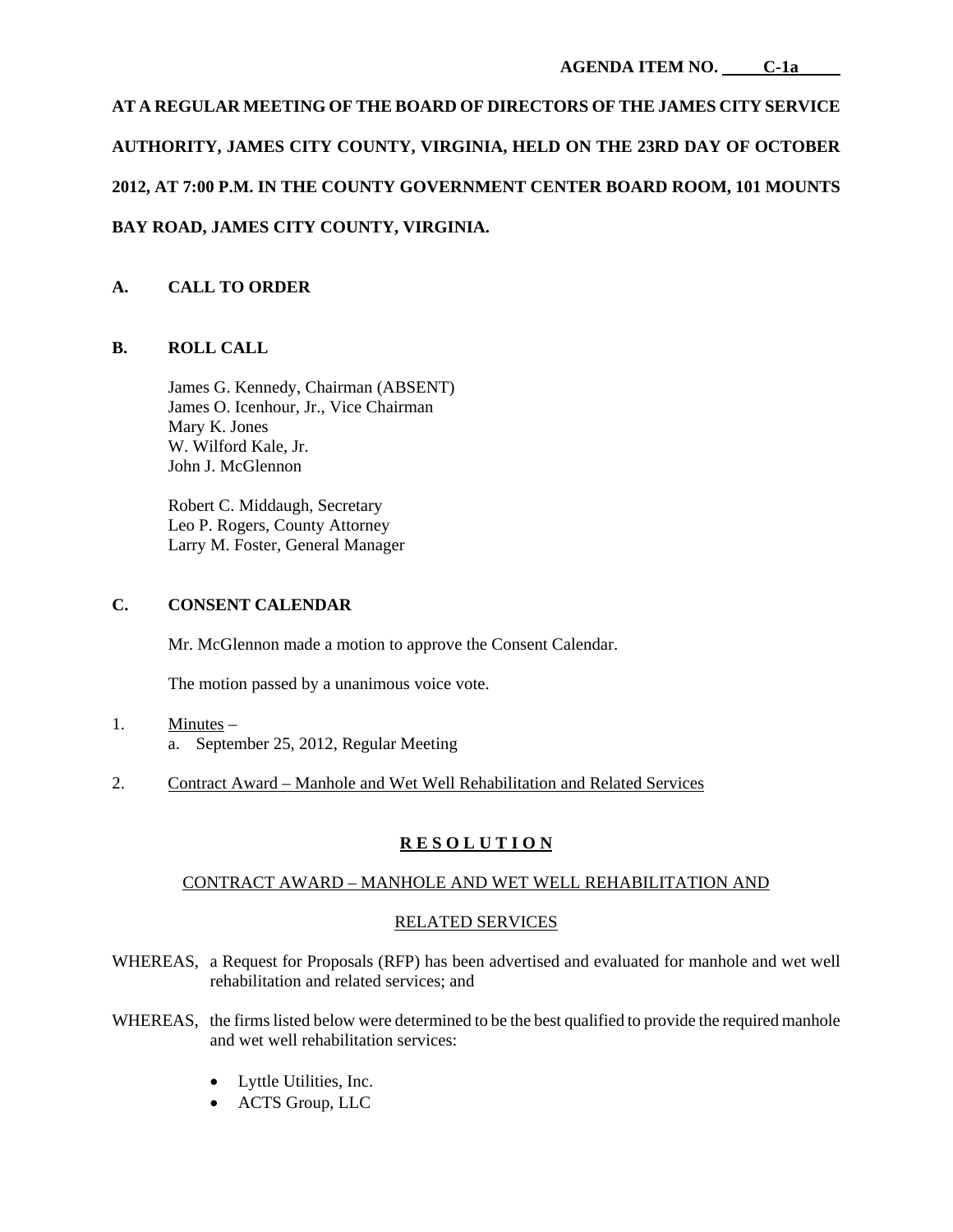- NOW, THEREFORE, BE IT RESOLVED that the Board of Directors of the James City Service Authority, James City County, Virginia, hereby awards the contracts for manhole and wet well rehabilitation and related services to the firms listed in this resolution.
- 3. Wellhead Protection Grant Supplemental Award Virginia Department of Environmental Quality and Virginia Department of Health – \$15,000

## **R E S O L U T I O N**

#### WELLHEAD PROTECTION GRANT SUPPLEMENTAL AWARD –

#### VIRGINIA DEPARTMENT OF ENVIRONMENTAL QUALITY AND

#### VIRGINIA DEPARTMENT OF HEALTH – \$15,000

- WHEREAS, the James City Service Authority (JCSA) has been awarded a Wellhead Protection Grant supplement by the Virginia Department of Environmental Quality and the Virginia Department of Health in the amount of \$15,000; and
- WHEREAS, the funds are to be used to properly abandon old, unused wells through the JCSA's Cap It Well Abandonment Program; and
- WHEREAS, the grant supplement requires no match.
- NOW, THEREFORE, BE IT RESOLVED that the Board of Directors of the James City Service Authority, James City County, Virginia, hereby authorizes the following budget appropriation to the Water Fund:

Revenue:

| Wellhead Protection Grant – FY 2013 | \$15,000 |
|-------------------------------------|----------|
|-------------------------------------|----------|

Expense:

Cap It Well Abandonment Program – FY 2013 \$15,000

4. Contract Award - Indigo Dam Road, Jamestown Road, and Lake Drive Water Main Improvement Projects

# **R E S O L U T I O N**

#### CONTRACT AWARD - INDIGO DAM ROAD, JAMESTOWN ROAD, AND LAKE DRIVE

#### WATER MAIN IMPROVEMENT PROJECTS

WHEREAS, the plans and specifications for the Indigo Dam Road, Jamestown Road, and Lake Drive Water Main Improvement Projects have been publicly advertised and competitively bid with 13 firms submitting bids ranging from \$673,290 to \$1,125,735; and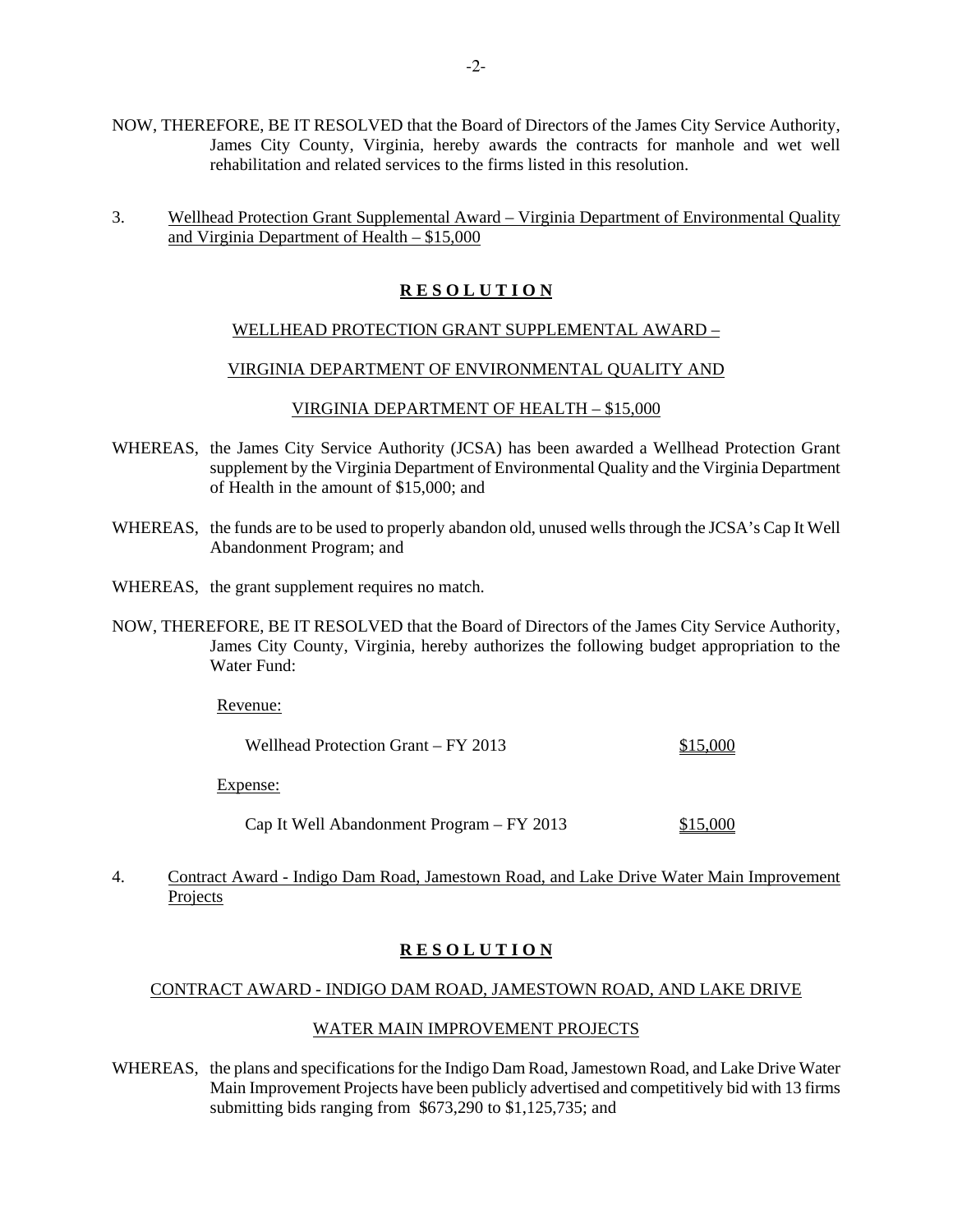- WHEREAS, Henry S. Branscome, LLC, has been determined to be the lowest responsive and responsible bidder.
- NOW, THEREFORE, BE IT RESOLVED that the Board of Directors of the James City Service Authority, James City County, Virginia, hereby awards the contract for the Indigo Dam Road, Jamestown Road, and Lake Drive Water Main Improvement Projects to Henry S. Branscome, LLC in the amount of \$673,290.

#### **D. PUBLIC HEARING**

1. Authorization of Conveyance of James City Service Authority (JCSA) Properties to James City County (JCC)

 Mr. Larry Foster, General Manager of James City Service Authority, addressed the Board giving a summary of the staff report found in the Agenda Packet.

As the Board had no questions for staff, Mr. Icenhour opened the Public Hearing.

As no one wished to speak to this case, Mr. Icenhour closed the Public Hearing.

Mr. Kale made a motion to approve the resolution.

The motion passed by a unanimous voice vote.

## **R E S O L U T I O N**

## AUTHORIZATION OF CONVEYANCE OF JAMES CITY SERVICE AUTHORITY (JCSA)

#### PROPERTIES TO JAMES CITY COUNTY (JCC)

- WHEREAS, the James City Service Authority (the "JCSA") is the owner of certain real property consisting of approximately 1.296 acres located at 5255 Longhill Road, further identified as James City County (JCC) Real Estate Tax Map Parcel No. 3820100002A, and shown and described as "Water Tank Lot" on that certain plat entitled "Plat of Subdivision E.S.H. Residue Parcel 2," prepared by AES Consulting Engineers, dated February 7, 2001; approximately 0.234 acres at 5315 Longhill Road, further identified as JCC Real Estate Tax Map Parcel No. 3910100154; and approximately 3.743 acres at 5321 Longhill Road, further identified as JCC Real Estate Tax Map Parcel No. 3910100155 (the "Properties"); and
- WHEREAS, the JCSA desires to transfer ownership of the Properties to James City County (the "County") under certain terms and conditions to be set forth by deed; and
- WHEREAS, the JCSA has determined the Properties to be surplus and unnecessary; and
- WHEREAS, the Board of Directors conducted a public hearing on October 23, 2012, to receive public comment on the conveyance of the Properties to the County.
- NOW, THEREFORE, BE IT RESOLVED that the Board of Directors of the James City Service Authority hereby authorizes and directs the General Manager to execute any and all documents necessary to convey to the Properties to the County in exchange for the payment of \$4,500.00.